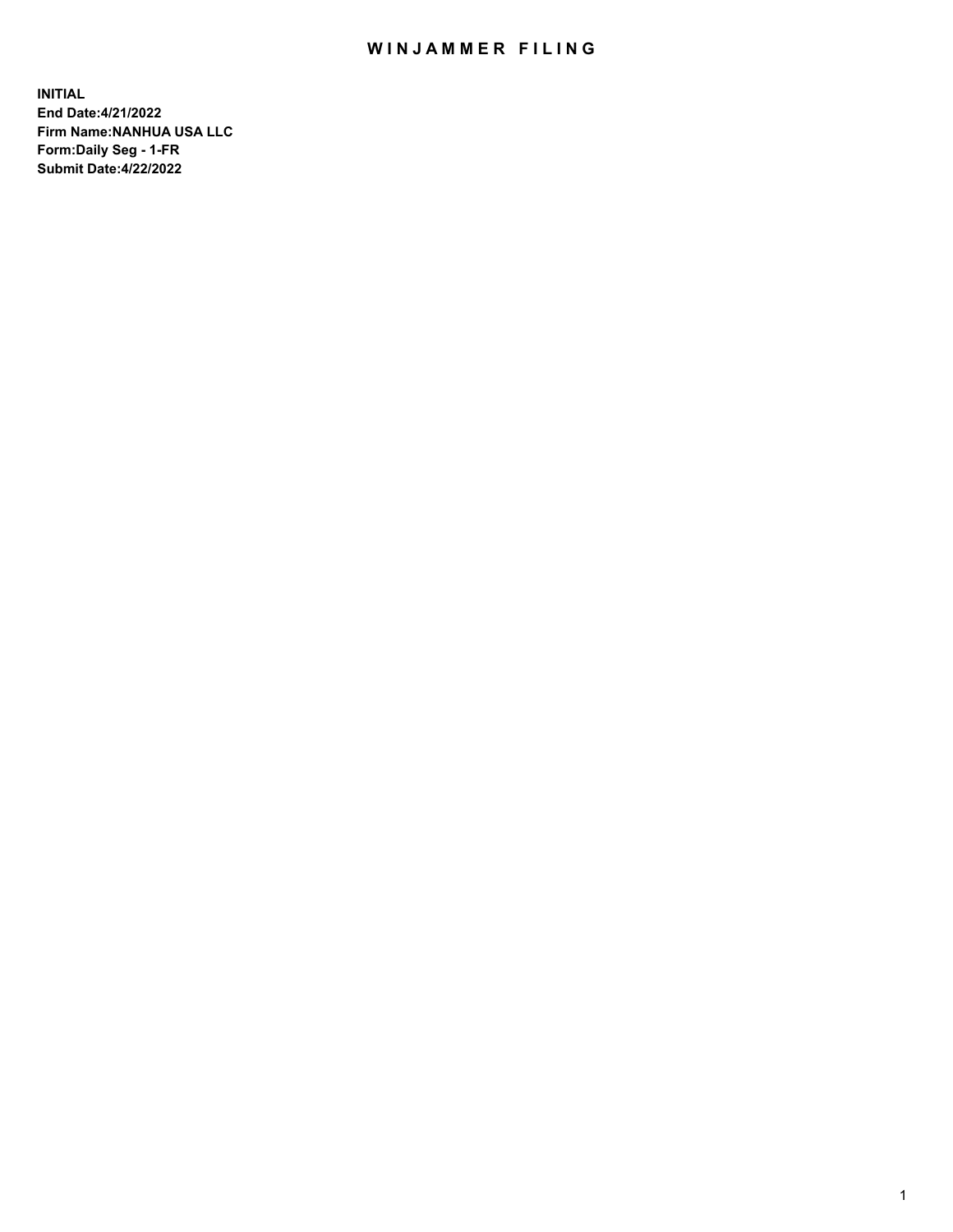## **INITIAL End Date:4/21/2022 Firm Name:NANHUA USA LLC Form:Daily Seg - 1-FR Submit Date:4/22/2022 Daily Segregation - Cover Page**

Name of Company **NANHUA USA LLC** [0010] Contact Name **Tracy Yuan** [0040] Contact Phone Number **+1 (312) 526-3930** [0060] Contact Email Address **tracy.yuan@nanhua-usa.com** [0065] FCM's Customer Segregated Funds Residual Interest Target (choose one): a. Minimum dollar amount: ; or **3,500,000** [8930] b. Minimum percentage of customer segregated funds required:% ; or **0** [8940] c. Dollar amount range between:and; or **0** [8950] **0** [8951] d. Percentage range of customer segregated funds required between:% and%. **0** [8960] **0** [8961] FCM's Customer Secured Amount Funds Residual Interest Target (choose one): a. Minimum dollar amount: ; or **100,000** [8970] b. Minimum percentage of customer secured funds required:% ; or **0** [8980] c. Dollar amount range between:and; or **0** [8990] **0** [8991] d. Percentage range of customer secured funds required between:% and%. **0** [9000] **0** [9001] FCM's Cleared Swaps Customer Collateral Residual Interest Target (choose one): a. Minimum dollar amount: ; or **0** [9010] b. Minimum percentage of cleared swaps customer collateral required:% ; or **0** [9020] c. Dollar amount range between:and; or **0** [9030] **0** [9031] d. Percentage range of cleared swaps customer collateral required between:% and%. **0** [9040] **0** [9041]

Attach supporting documents CH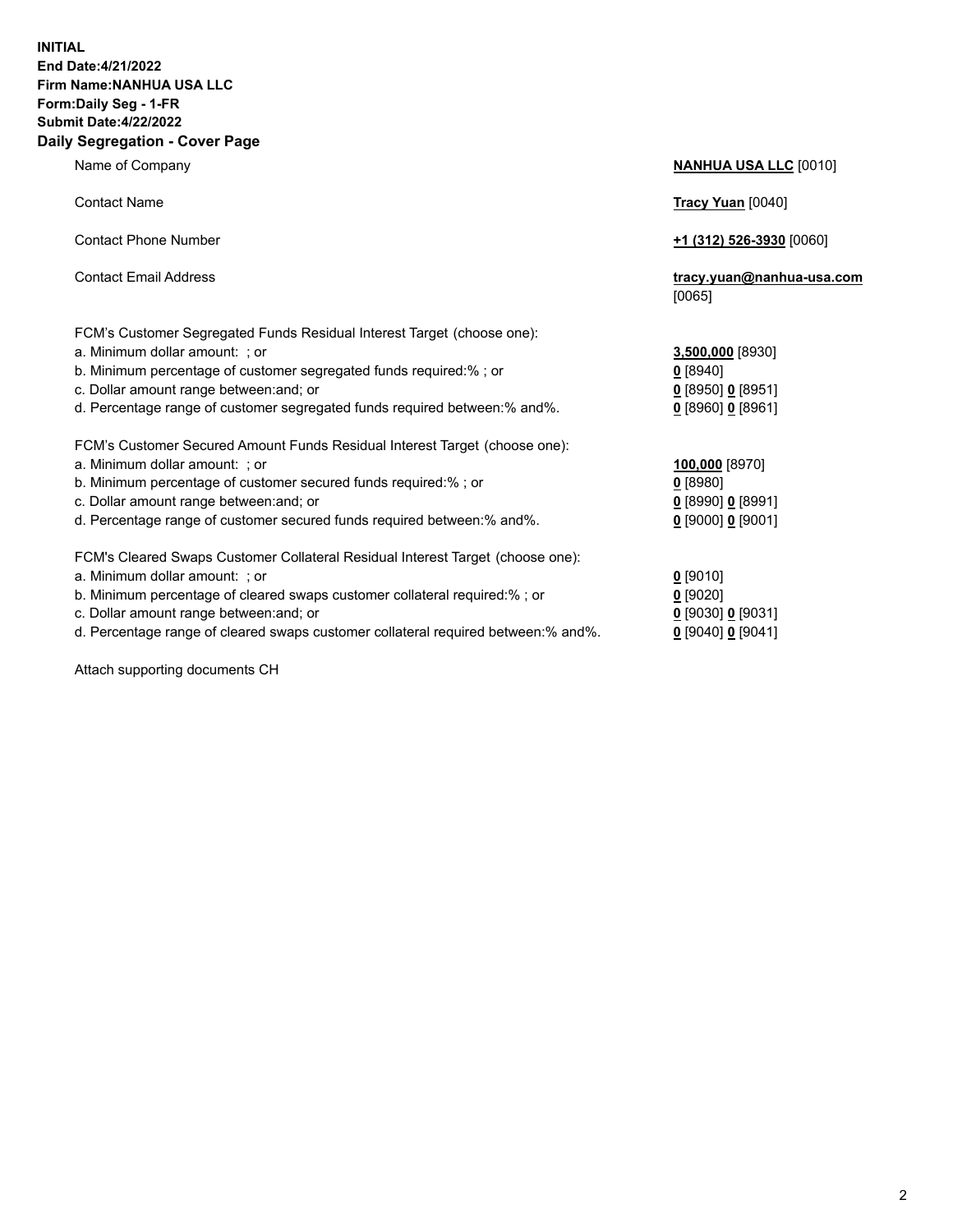## **INITIAL End Date:4/21/2022 Firm Name:NANHUA USA LLC Form:Daily Seg - 1-FR Submit Date:4/22/2022 Daily Segregation - Secured Amounts**

|     | Foreign Futures and Foreign Options Secured Amounts                                         |                         |
|-----|---------------------------------------------------------------------------------------------|-------------------------|
|     | Amount required to be set aside pursuant to law, rule or regulation of a foreign            | $0$ [5605]              |
|     | government or a rule of a self-regulatory organization authorized thereunder                |                         |
| 1.  | Net ledger balance - Foreign Futures and Foreign Option Trading - All Customers             |                         |
|     | A. Cash                                                                                     | 336,590 [5615]          |
|     | B. Securities (at market)                                                                   | $0$ [5617]              |
| 2.  | Net unrealized profit (loss) in open futures contracts traded on a foreign board of trade   | $-6,320$ [5625]         |
| 3.  | Exchange traded options                                                                     |                         |
|     | A. Market value of open option contracts purchased on a foreign board of trade              | $0$ [5635]              |
|     | B. Market value of open contracts granted (sold) on a foreign board of trade                | $0$ [5637]              |
| 4.  | Net equity (deficit) (add lines 1. 2. and 3.)                                               | 330,270 [5645]          |
| 5.  | Account liquidating to a deficit and account with a debit balances - gross amount           | $0$ [5651]              |
|     | Less: amount offset by customer owned securities                                            | $0$ [5652] $0$ [5654]   |
| 6   | Amount required to be set aside as the secured amount - Net Liquidating Equity              | 330,270 [5655]          |
|     | Method (add lines 4 and 5)                                                                  |                         |
| 7.  | Greater of amount required to be set aside pursuant to foreign jurisdiction (above) or line | 330,270 [5660]          |
|     | 6.                                                                                          |                         |
|     | FUNDS DEPOSITED IN SEPARATE REGULATION 30.7 ACCOUNTS                                        |                         |
| 1.  | Cash in Banks                                                                               |                         |
|     | A. Banks located in the United States                                                       | 634,660 [5700]          |
|     | B. Other banks qualified under Regulation 30.7                                              | 0 [5720] 634,660 [5730] |
| 2.  | Securities                                                                                  |                         |
|     | A. In safekeeping with banks located in the United States                                   | $0$ [5740]              |
|     | B. In safekeeping with other banks qualified under Regulation 30.7                          | 0 [5760] 0 [5770]       |
| 3.  | Equities with registered futures commission merchants                                       |                         |
|     | A. Cash                                                                                     | $0$ [5780]              |
|     | <b>B.</b> Securities                                                                        | $0$ [5790]              |
|     | C. Unrealized gain (loss) on open futures contracts                                         | $0$ [5800]              |
|     | D. Value of long option contracts                                                           | $0$ [5810]              |
|     | E. Value of short option contracts                                                          | 0 [5815] 0 [5820]       |
| 4.  | Amounts held by clearing organizations of foreign boards of trade                           |                         |
|     | A. Cash                                                                                     | $0$ [5840]              |
|     | <b>B.</b> Securities                                                                        | $0$ [5850]              |
|     | C. Amount due to (from) clearing organization - daily variation                             | $0$ [5860]              |
|     | D. Value of long option contracts                                                           | $0$ [5870]              |
|     | E. Value of short option contracts                                                          | 0 [5875] 0 [5880]       |
| 5.  | Amounts held by member of foreign boards of trade                                           |                         |
|     | A. Cash                                                                                     | 58,272 [5900]           |
|     | <b>B.</b> Securities                                                                        | $0$ [5910]              |
|     | C. Unrealized gain (loss) on open futures contracts                                         | $-6,320$ [5920]         |
|     | D. Value of long option contracts                                                           | $0$ [5930]              |
|     | E. Value of short option contracts                                                          | 0 [5935] 51,952 [5940]  |
| 6.  | Amounts with other depositories designated by a foreign board of trade                      | $0$ [5960]              |
| 7.  | Segregated funds on hand                                                                    | $0$ [5965]              |
| 8.  | Total funds in separate section 30.7 accounts                                               | 686,612 [5970]          |
| 9.  | Excess (deficiency) Set Aside for Secured Amount (subtract line 7 Secured Statement         | 356,342 [5680]          |
|     | Page 1 from Line 8)                                                                         |                         |
| 10. | Management Target Amount for Excess funds in separate section 30.7 accounts                 | 100,000 [5980]          |
| 11. | Excess (deficiency) funds in separate 30.7 accounts over (under) Management Target          | 256,342 [5985]          |
|     |                                                                                             |                         |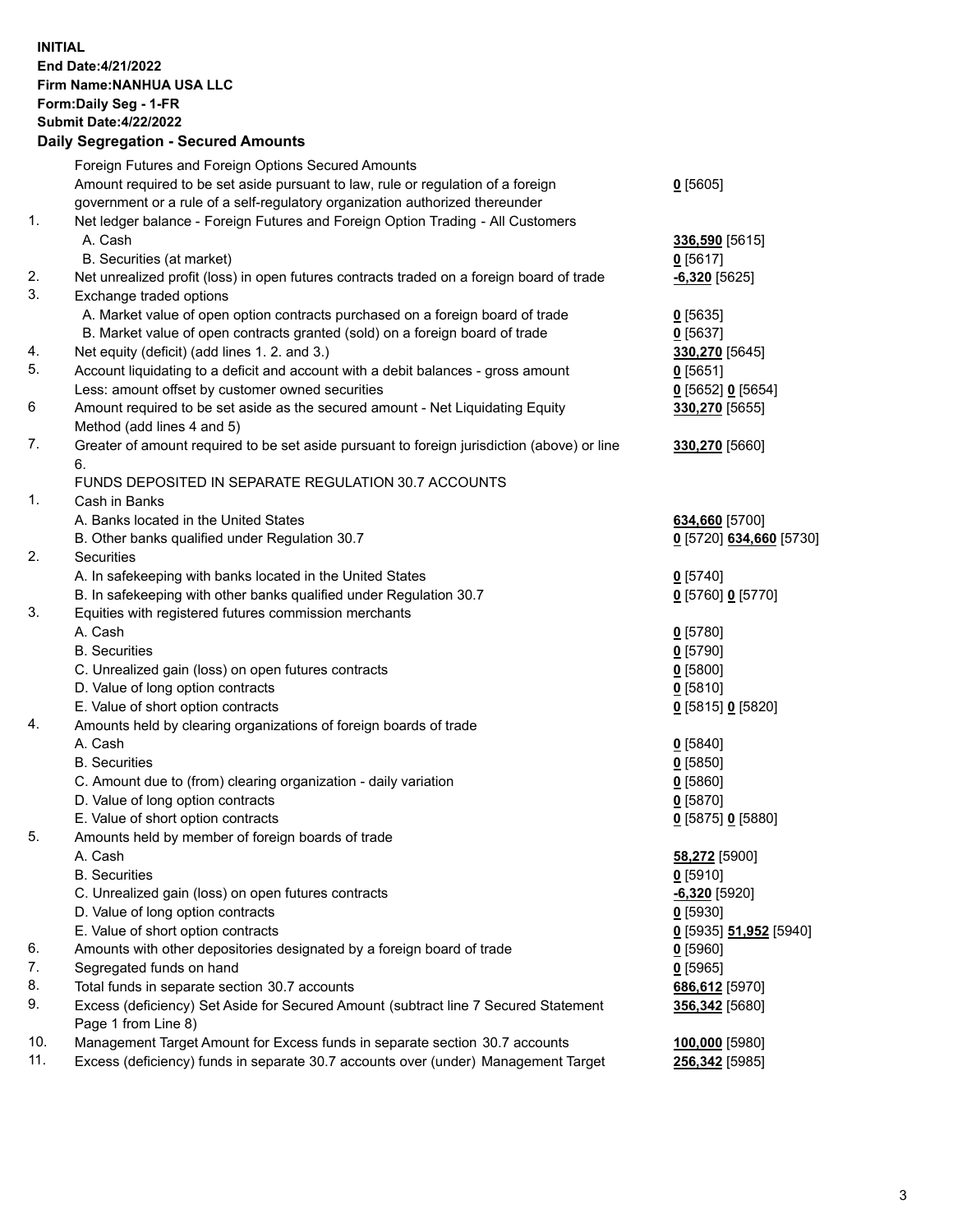| <b>INITIAL</b> | End Date: 4/21/2022<br><b>Firm Name: NANHUA USA LLC</b><br>Form: Daily Seg - 1-FR<br><b>Submit Date: 4/22/2022</b> |                       |
|----------------|--------------------------------------------------------------------------------------------------------------------|-----------------------|
|                | Daily Segregation - Segregation Statement                                                                          |                       |
|                | SEGREGATION REQUIREMENTS (Section 4d(2) of the CEAct)                                                              |                       |
| 1.             | Net ledger balance                                                                                                 |                       |
|                | A. Cash                                                                                                            | 184,076,778 [5000]    |
|                | B. Securities (at market)                                                                                          | <b>991,966</b> [5010] |
| 2.<br>3.       | Net unrealized profit (loss) in open futures contracts traded on a contract market                                 | $-2,305,001$ [5020]   |
|                | Exchange traded options                                                                                            |                       |
|                | A. Market value of open option contracts purchased on a contract market                                            | 2,189,733 [5030]      |
| 4.             | B. Market value of open option contracts granted (sold) on a contract market                                       | $-13,043,613$ [5040]  |
| 5.             | Net Equity (deficit) (add lines 1, 2, and 3)<br>Accounts liquidating to a deficit and accounts with                | 171,909,863 [5050]    |
|                | debit balances - gross amount                                                                                      | $0$ [5060]            |
|                | Less: amount offset by customer owned securities                                                                   | $0$ [5070] 0 [5080]   |
| 6.             | Amount required to be segregated (add lines 4 and 5)                                                               | 171,909,863 [5090]    |
|                | FUNDS IN SEGREGATED ACCOUNTS                                                                                       |                       |
| 7.             | Deposited in segregated funds bank accounts                                                                        |                       |
|                | A. Cash                                                                                                            | 8,348,953 [5100]      |
|                | B. Securities representing investment of customers' funds (at market)                                              | $0$ [5110]            |
|                | C. Securities held for particular customers or option customers in lieu of cash (at                                | $0$ [5120]            |
|                | market)                                                                                                            |                       |
| 8.             | Margins on deposit with derivatives clearing organizations of contract markets                                     |                       |
|                | A. Cash                                                                                                            | 191,229,727 [5130]    |
|                | B. Securities representing investment of customers' funds (at market)                                              | $0$ [5140]            |
|                | C. Securities held for particular customers or option customers in lieu of cash (at                                | 991,966 [5150]        |
|                | market)                                                                                                            |                       |
| 9.             | Net settlement from (to) derivatives clearing organizations of contract markets                                    | -4,002,551 [5160]     |
| 10.            | Exchange traded options                                                                                            |                       |
|                | A. Value of open long option contracts                                                                             | 2,189,733 [5170]      |
|                | B. Value of open short option contracts                                                                            | $-13,043,613$ [5180]  |
| 11.            | Net equities with other FCMs                                                                                       |                       |
|                | A. Net liquidating equity                                                                                          | $0$ [5190]            |
|                | B. Securities representing investment of customers' funds (at market)                                              | $0$ [5200]            |
|                | C. Securities held for particular customers or option customers in lieu of cash (at                                | $0$ [5210]            |
|                | market)                                                                                                            |                       |
| 12.            | Segregated funds on hand                                                                                           | $0$ [5215]            |
| 13.            | Total amount in segregation (add lines 7 through 12)                                                               | 185,714,215 [5220]    |
| 14.            | Excess (deficiency) funds in segregation (subtract line 6 from line 13)                                            | 13,804,352 [5230]     |
| 15.            | Management Target Amount for Excess funds in segregation                                                           | 3,500,000 [5240]      |
| 16.            | Excess (deficiency) funds in segregation over (under) Management Target Amount                                     | 10,304,352 [5250]     |
|                | <b>Excess</b>                                                                                                      |                       |